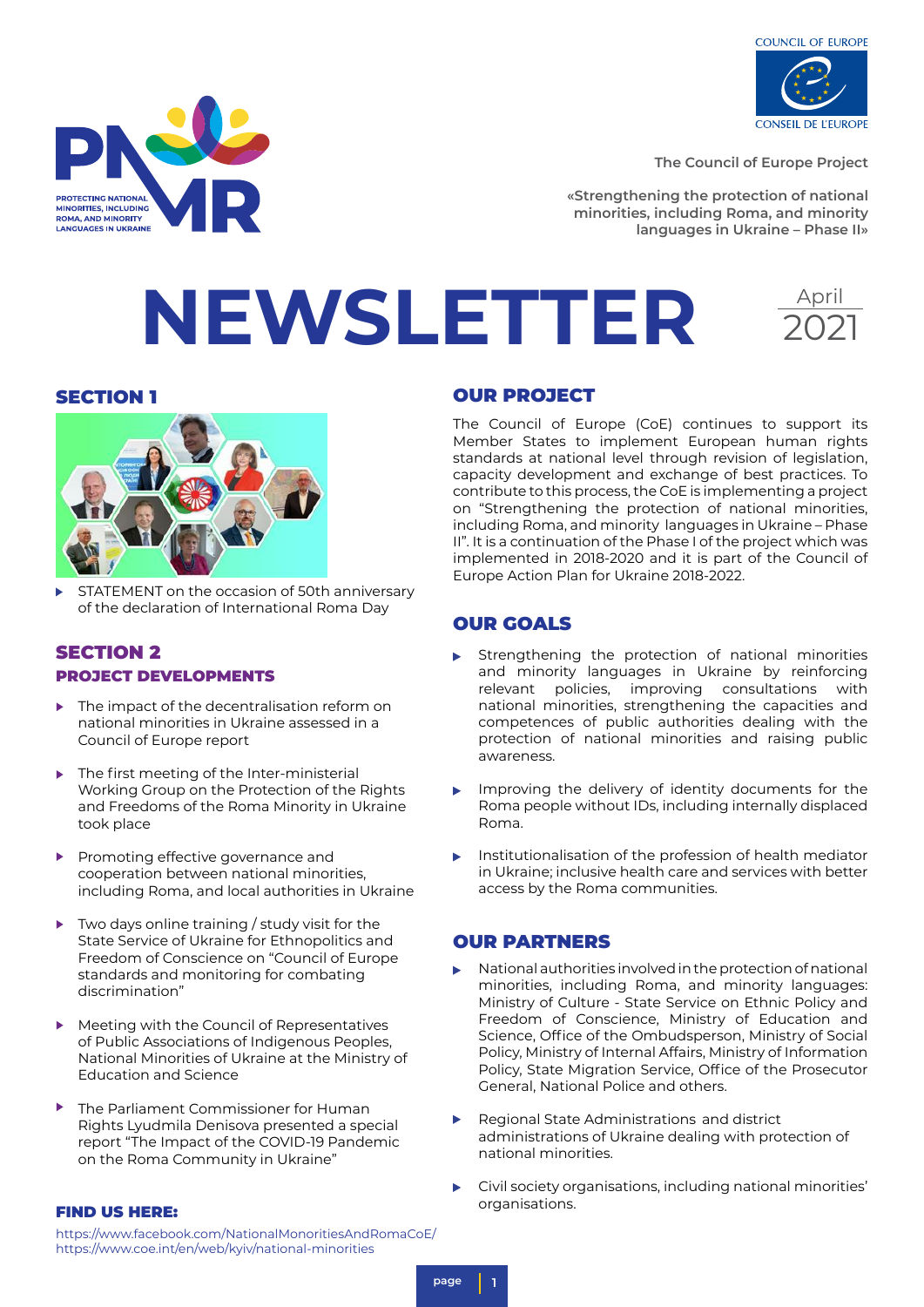### **8 APRIL INTERNATIONAL ROMA DAY**

STATEMENT on the occasion of 50<sup>th</sup> anniversary of the declaration of International Roma Day



On the occasion of International Roma Day, celebrated worldwide on 8 April, we would like to send our warm wishes to all Roma in Ukraine.

This year, on 8 April, the International Roma Day celebrates its 50th anniversary and it's the day to celebrate Romani culture, history and language, and to raise awareness of the issues Roma people still face.

Moreover, on this day, we would like to support Roma people in combating stereotypes and discrimination and promoting Romani identity, as well as, raise awareness about Romani culture!

In the last decades, Roma civil society and activists have succeeded to achieve progress in the field of education and political participation. There are many Roma intellectuals, politicians and human rights defenders, which are bravely defending the rights and improving the situation of Roma in Ukraine.

Furthermore, we believe that the young generation of Roma, as well as, Roma civil society are the key in contributing to the advancement of the situation of the communities, and therefore, we call on authorities at all levels to provide the space for their public and political participation in decision-making processes.

Roma constitute an important part of the Ukrainian society and country's rich multicultural historic heritage. Regretfully, on a daily basis Roma face stigmatization, hate speech and bias. Particularly Roma women are subject to intersectional discrimination on the basis of ethnicity and gender.

The COVID-19 pandemic has exacerbated the pre-existing inequalities in the societies around the world. It is an extremely important time to show solidarity and to demonstrate that no one in the Ukrainian society is left behind. This can be done both at the state level, by ensuring equal access to health and social services for Roma, but also by the society at large by showing human solidarity.

We support the work of Roma mediators and civil society that have worked hard and effectively to reach out to the most discriminated Roma communities and in order to ensure that they achieve full equality of rights and opportunities, as well as access to the necessary services for Roma men and women.

At the state level, a coherent and well-resourced Strategy for Roma Inclusion should be adopted in Ukraine without further delay to guide all the state policies and insti-

tutions in safeguarding the rights of Roma. At the same time, the recent administrative reforms in Ukraine and the fact that more powers and budgets were allocated to the local administrations should be seen and used as an opportunity for enhancing the situation of Roma at the local  $|a|$ 

**Opre Roma! Bahtalo Internacionalno Romano dives tumenge!**

### **Signed by:**

**Steen Nørlov**, Head of the Council of Europe Office in Ukraine

**Matilda Bogner**, Head of UN Human Rights Monitoring Mission in Ukraine **Matti Maasikas**, Head of the EU Delegation, EU Ambassador

**Lotta Sylwander**, UNICEF Representative in Ukraine

**Dafina Gercheva**, UNDP Ukraine Resident Representative

H.E. **Claude Wild**, Ambassador of Switzerland

H.E. **Erik Svedahl**, Ambassador of Norway

**Jaime Nadal**, UNFPA Representative to Ukraine

**Pablo Mateu**, UNHCR Representative in Ukraine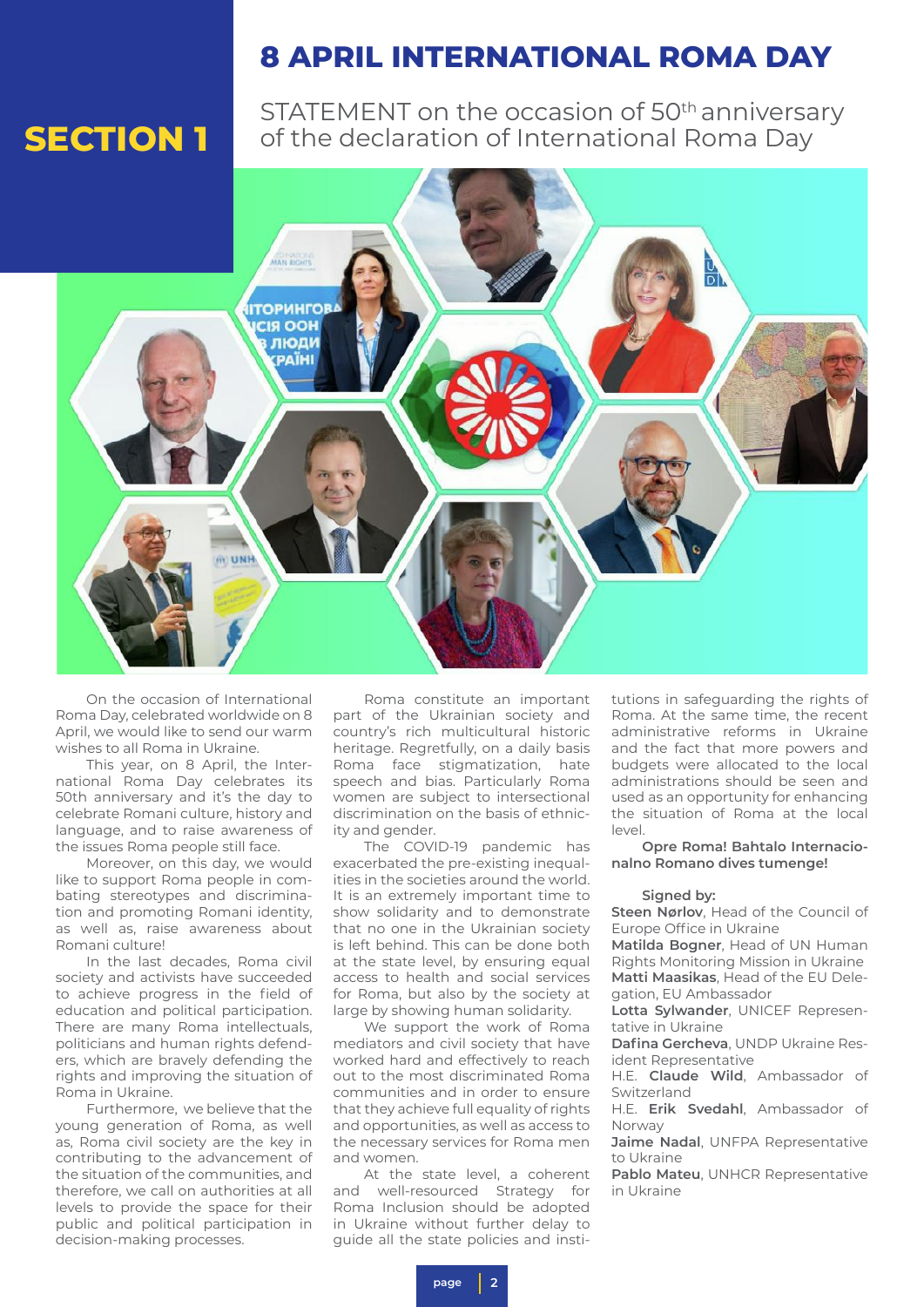## **PROJECT DEVELOPMENTS**

The impact of the decentralisation reform on national minorities in Ukraine assessed in a Council of Europe report

**HUMAN KIGHTS DEMOCRACY AND THE RULE OF LAW** 



**CONSEIL DE L'EUROPE** 

**DROITS DE L'HOMME. DÉMOCRATIE ETAT DE DROIT** 

### **Assessment report** Impact of the decentralization reform on national minorities in Ukraine in the selected regions: **Chernivtsi, Odesa and Zakarpattya oblasts**

The Council of Europe published an expert report assessing the impact of the decentralisation reform on national minorities in Ukraine in the selected regions – Chernivtsi, Odesa and Zakarpattya oblasts. The report was presented in December 2020.

The report on the Impact of the decentralisation reform on national minorities in Ukraine in the selected regions: Chernivtsi, Odesa and Zakarpattya oblasts was prepared by the experts of the Department of Democracy and Governance and the Anti-Discrimination Department of Directorate General of Democracy (DG II) of the Council of Europe within the framework of the Programme "Decentralisation and Local Government reform in Ukraine" and project "Protecting national minorities, including Roma, and minority languages in Ukraine".

The report is based on a variety of sources of empirical material collected and analysed in June – September 2020 such as general information on the progress of decentralisation reform in the country as well as a series of 39 semi-structured individual and group interviews conducted within the project in the three target regions. The research also includes data from the Council of Europe supported annual opinion surveys of the nation-wide random sample of citizens.

Various sources of information were used in preparing the report. Thus, general information on the progress of the "decentralisation of power" reform in Ukraine was analysed. The source of the analysis was also the results of the 2001 census, but as the census data are relatively old and do not fit into the scheme of the new territorial organisation, the Council of Europe organised the collection of additional data in the amalgamated communities of the three regions covered by the research.

The preparation of the report was accompanied by a Council of Europe information campaign **"Diverse Roots – Shared Opportunities"**, which reached more than 73,000 people.

**The report contains several recommendations aiming at enabling meaningful civil participation of national minorities in decision-making at local level, namely:**

• To monitor the effectiveness and efficiency of the decentralisation reform and promote best practices;

• To ensure clear division of powers and responsibilities between the state and local authorities as well as between different tiers of local government;

• To consider revision of legislation relating to local elections to ensure representation of all communities in local elected assemblies;

• To improve legal framework on sub-municipal units protecting identity and representing interests of small communities;

• To enhance financial and legal instruments to ensure availability and quality of education at schools teaching in minority languages;

• To strengthen legal framework on the protection of national minorities;

• To expand legal framework on participatory democracy, promote use of the existing relevant tools and enhance targeted capacity building and awareness raising interventions;

• To strengthen community involvement in local governance, in particular strengthening the voice of national minorities.

The presentation and discussion of the report was held online in December 2020, the media report is here https://www.coe. int/en/web/good-governance/ photos-impact-of-the-decentralisation-reform-on-national-minorities-in-ukraine

The full version of the report is available on the Council of Europe Office in Ukraine website https:// rm.coe.int/report-decentralisation-and-minorities-eng/1680a22354

The leaflet can be found here https://rm.coe.int/leaflet-eng-minorities/1680a2260d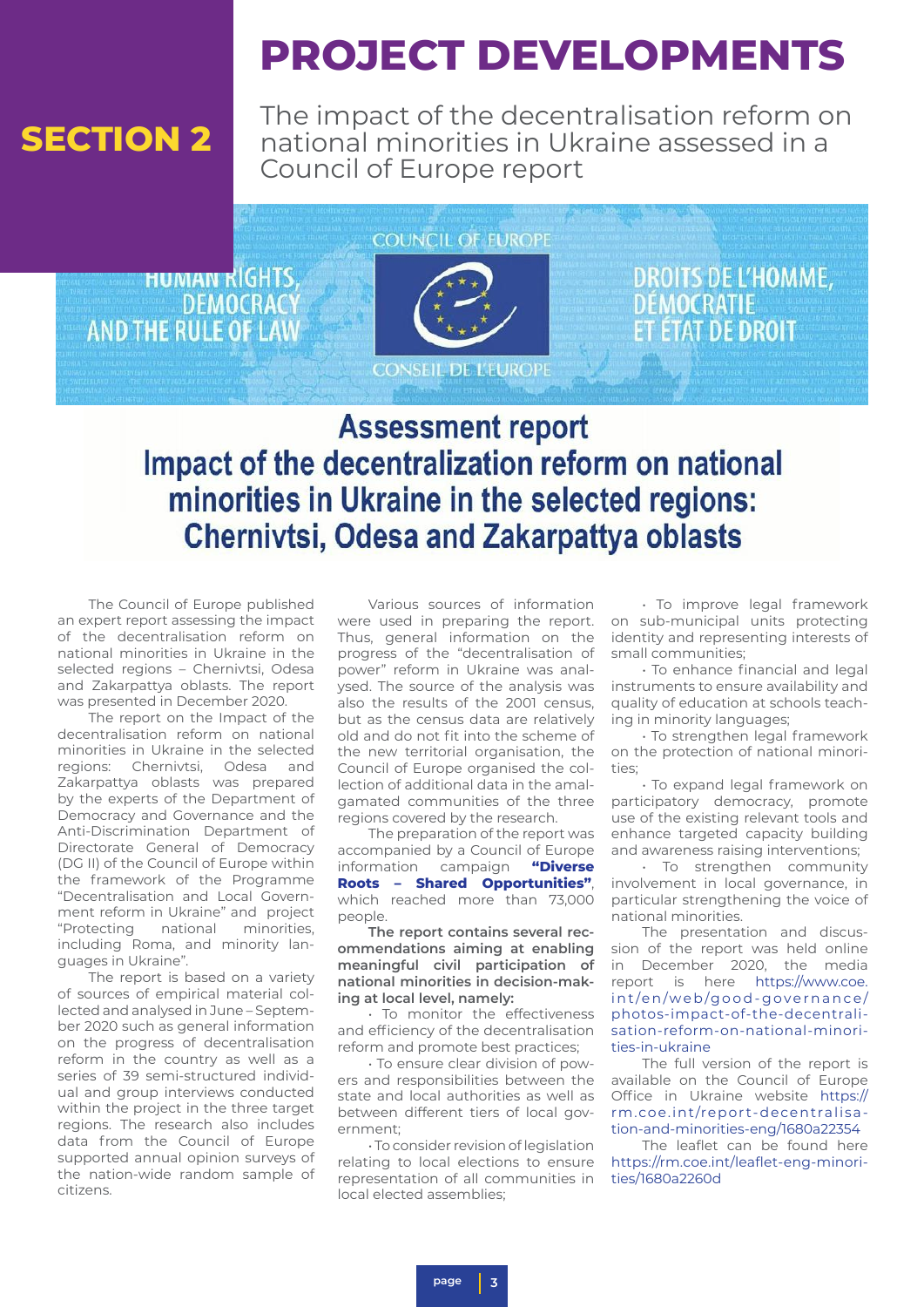**PROJECT DEVELOPMENTS**

The first meeting of the Inter-ministerial Working **SECTION 2** Group on the Protection of the Rights and Freedoms of the Rights and Freedoms of



On April 8th, 2021, on the International Roma Day, with the support of the Council of Europe project «Protection of National Minorities, including Roma and Minority Languages in Ukraine» (here in after - the Project), the first online meeting of the Inter-ministerial Working Group on Protection of Roma Minority Rights in Ukraine took place.

An Inter-ministerial Working Group was established on the initiative of the Ukrainian Parliament's Commissioner for Human Rights to consolidate efforts to promote the protection of the rights and freedoms of the Roma minority in Ukraine and implement the recommendations provided by the Commissioner in the special report «The Impact of the COVID-19 Pandemic on Roma» which was presented by Lyudmila Denisova in December 2020.

During her speech the Commissioner for Human Rights informed that she approved the composition and Regulations of the Inter-ministerial Working Group by the Order. It includes 18 people, among them: the representatives of the State Service of Ukraine for Ethnopolitics and Freedom of Conscience, the Ministry of Social Policy of Ukraine, the Ministry of Justice of Ukraine, the Ministry of Health of Ukraine, the Ministry of Economic Development, Trade and Agriculture of Ukraine, the National Police of Ukraine, the State Migration Service of Ukraine, as well as the Committee on Human Rights,

Deoccupation and Reintegration of the Temporarily Occupied Territories in Donetsk, Luhansk Oblasts and the Autonomous Republic of Crimea, the City of Sevastopol, National Minorities and International Relations.

Lyudmyla Denisova also noted that the main activities of the Working Group should be monitoring the effectiveness of the implementation of the Commissioner's recommendations expressed in the annual and special reports on: solving problems that cause violations of the rights and freedoms of the Roma minority; identification of mechanisms, optimal ways and means of solving problems; promoting the introduction of positive experiences on the integration of Roma into society.

**Olena Lytvynenko**, Deputy Head of the Council of Europe Office in Ukraine, welcomed the efforts of the Commissioner for Human Rights to establish an Inter-ministerial Working Group on the Protection of the Rights and Freedoms of the Roma Minority in Ukraine and stressed the important role of local governments in improving living conditions, including representatives of the Roma community, by creating quality services in the field of education, health care, social security, etc., and ensuring proper access for them to all segments of the population. Therefore, the involvement of regional state administrations and local authorities in the work of the Inter-ministerial Working Group is extremely important. The Council

of Europe will be happy to provide expert support to the members of the newly established group.

The meeting was also attended by: **Valeria Kolomiets**, Deputy Minister of Justice of Ukraine for European Integration; **Olga Revuk**, Deputy Minister of Social Policy of Ukraine for European Integration; **Dmytro Lubinets**, People's Deputy of Ukraine, Chairman of the Verkhovna Rada Committee on Human Rights, Deoccupation and Reintegration of the Temporarily Occupied Territories in Donetsk, Luhansk Oblasts and the Autonomous Republic of Crimea, the City of Sevastopol, National Minorities and International Relations; **Olena Bohdan**, Head of the State Service of Ukraine for Ethnopolitics and Freedom of Conscience; Benjamin Moreau, Deputy Head of the UN Human Rights Monitoring Mission in Ukraine; **Dan Doghi**, Senior Adviser on Roma and Sinti Bureau for Democratic Institutions and Human Rights, OSCE; **Igor Shinkaryuk,**  Deputy Head of the Zakarpattia Regional State Administration, as well as representatives of relevant ministries, departments and divisions of 24 regional state administrations and Roma NGOs.

The participants of the meeting outlined the following actions. The Commissioner is convinced that only by combining the efforts of state and local governments, NGOs and Roma communities, as well as learning and implementing the best practices of European countries, it is possible to significantly improve the situation of Roma in Ukraine.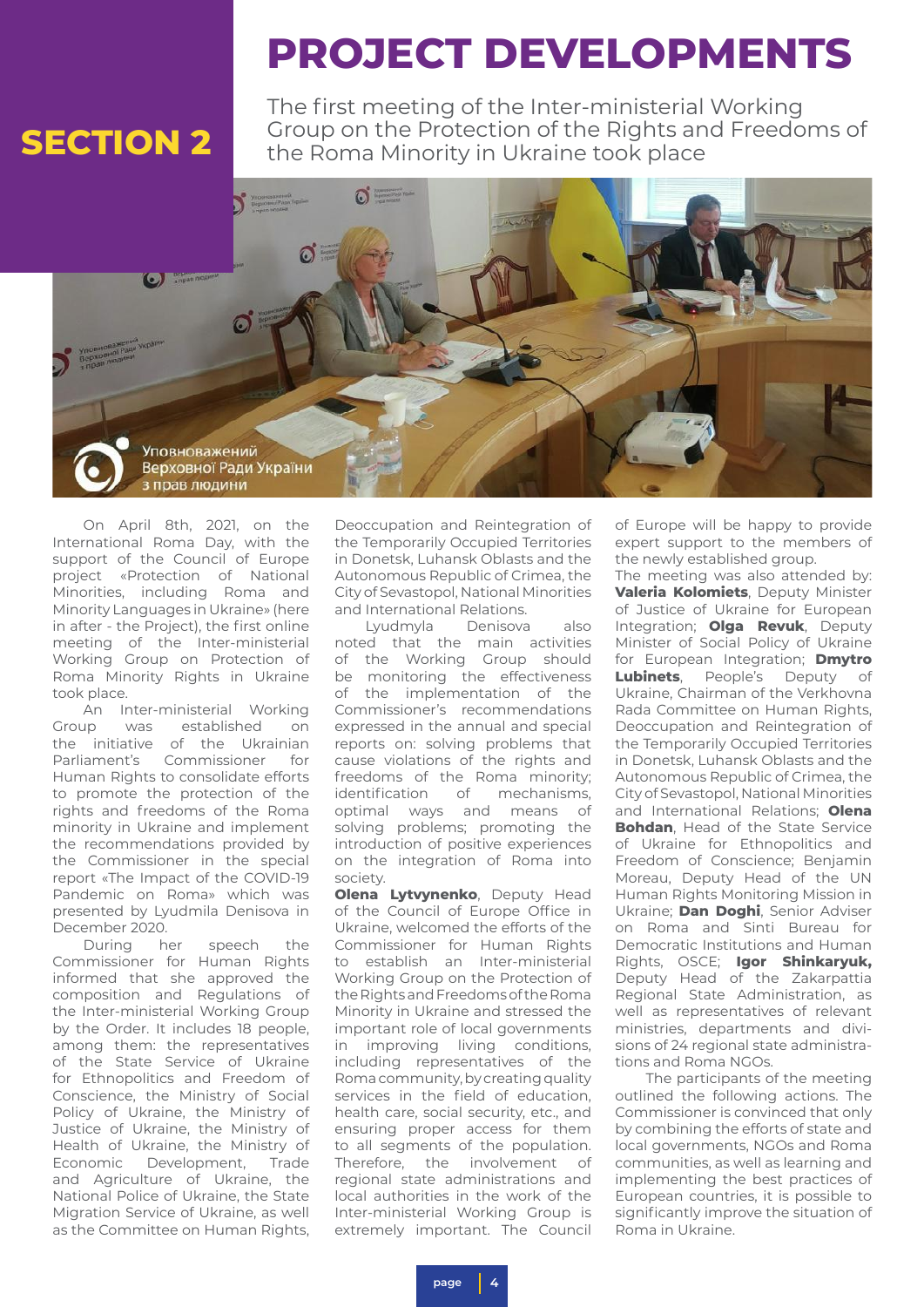## **PROJECT DEVELOPMENTS**

Promoting effective governance and cooperation between national minorities, including Roma, and local authorities in Ukraine

April 9 from 11.00 to 12.30





Local governments play a crucial role in improving the living conditions of communities, including members of national minorities, by creating quality services in the fields of education, health care, social security, etc. and ensuring proper access for them for all segments of the population.

Based on the principles of cooperation over the past three years, the Council of Europe has implemented the project «Protection of National Minorities, including Roma, and Minority Languages in Ukraine», by supporting authorities, NGOs and other stakeholders to strengthen the protection of national communities, including Roma, in Ukraine. The new stage of project implementation focuses on strengthening the democratic participation of national minorities at the local level through the mediation and activities of local action groups according to the methodology of the ROMED-2 program.

On **April 9, 2021**, an online event **«Promoting the democratic participation of national minorities at the local level»** was held, during which the main tasks and stages of the Local Initiative Groups program were presented, as well as local authorities that joined the program. The event was attended by representatives of central and local executive bodies, representatives of international organizations in Ukraine and organizations for the protection of the rights of national minorities.

**The project was joined by:**  *Melitopol City Council, Nizhyn City Council, Lutsk City Council, Perechyn City Council, Turyi Remety Village Council, Krasnosilska Village Council.*

**Such activities, with the active participation of local self-governments (LSGs) include, but are not limited to, the introduction of the following measures, namely:**

• assisting in the establishment of a local action group based on the principles of good democratic governance in accordance with Council of Europe standards;

• creation and implementation of an effective mechanism of interaction among local selfgovernment bodies, representatives of non-gov-

ernmental organizations and local communities of national minorities in order to develop and implement a joint action plan, including both shortterm and long-term plans to improve the situation of national minorities;

• participation of local selfgovernment specialists and representatives of public organizations in trainings, working meetings, consultations, round tables, other events planned within the project;

• development of a local selfgovernment project initiative that can be implemented in a selected community with the support of the Council of Europe.

Within the framework of the mentioned project, the Council of Europe will provide expert, methodological support in the development of local action plans for inclusion of national minorities, including Roma communities in accordance with the Framework Convention for the Protection of National Minorities and the Council of Europe Action Plan for Ukraine 2018-2022.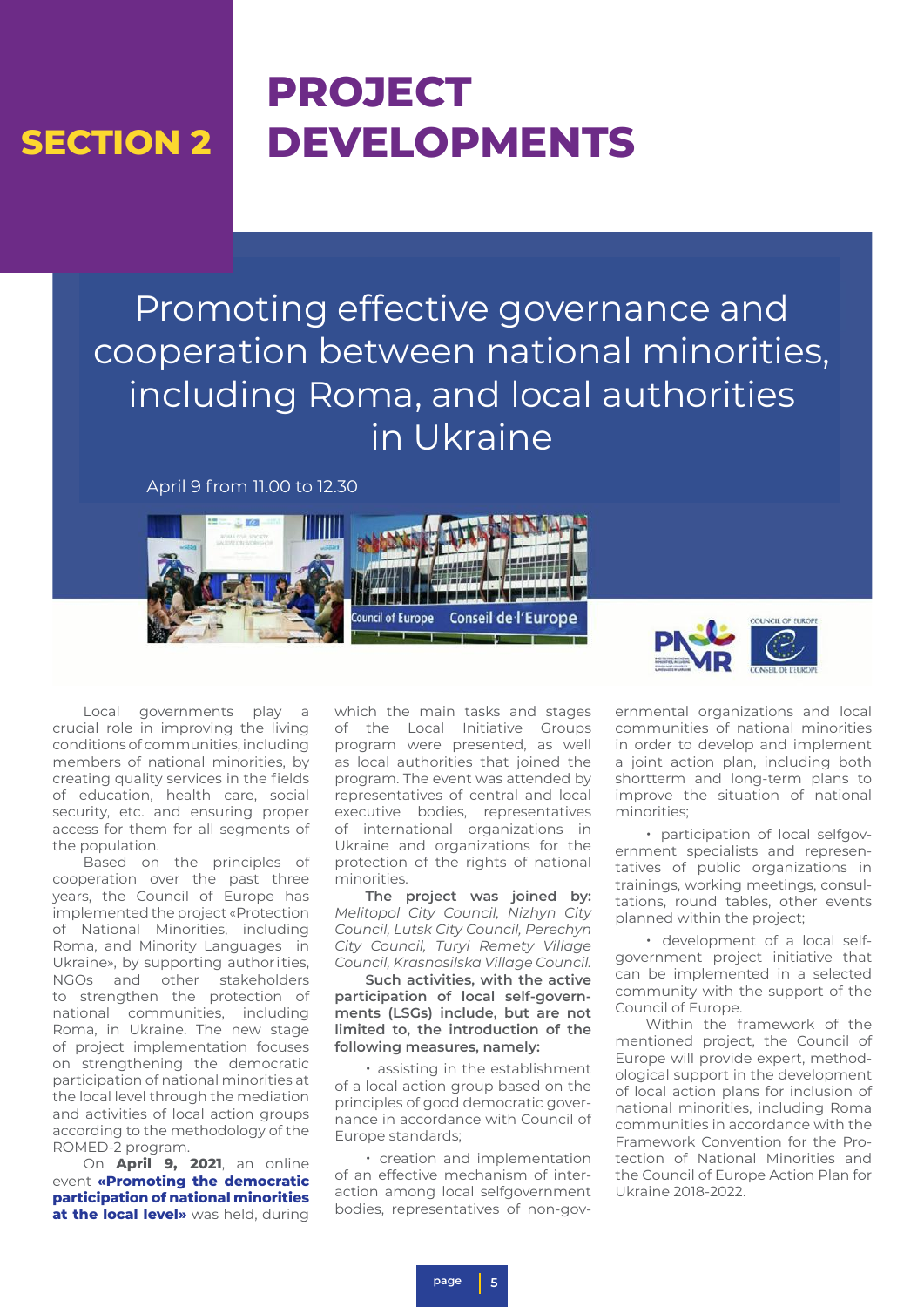## **PROJECT DEVELOPMENTS**

Two days online training / study visit for the State Service of Ukraine for Ethnopolitics and Freedom of Conscience on "Council of Europe standards and monitoring for combating discrimination"



On 12 and 15 March, Council of Europe organised a two-day online study visit for the staff members of the State Service of Ukraine on Ethnic Policy and Freedom of Conscience to present the Council of Europe standards and monitoring work related to national minorities, minority languages and combating discrimination.

The training was opened by Olena Lytvynenko, Deputy Head of the Council of Europe Office in Ukraine, and Olena Bogdan, Head of the State Service of Ukraine on Ethnic Policy and Freedom of Conscience.

**The first day of the training / study visit covered such topics as:**

• Council of Europe triangle of standards setting, monitoring and cooperation.

• Council of Europe standards setting and monitoring for combatting discrimination: work of ECRI – European Commission Against Racism and Intolerance, ECRI General Policy Recommendations, topics covered by the monitoring, latest ECRI recommendations for Ukraine.

• Council of Europe standards setting and monitoring for inclusion of Roma: the work of ADI-ROM, Strategic Action Plan for Roma and Traveller Inclusion 2020-2025, Council of Europe CM Recommendation on Roma and Traveller history teaching, capacity building for Roma civil society, inter-state cooperation.

### **The second day of online training/study visit covered such topics as:**

• Monitoring process for the Framework Convention for the Protection of National Minorities and the European Charter for Regional or Minority Languages.

• Council of Europe standards and monitoring for protection of national minorities:

1. provisions and rights envisaged in the Framework Convention for the Protection of National Minori $t$ ies;

2. how to collect information at the national level and which information is useful for the monitoring processes;

3. how to follow up on the monitoring reports of the Advisory Committee of the FCNM.

**We want to thank our incredible speakers for their very useful and inspiring presentations:**

• Jörg Horn, Secretariat of the European Charter for Regional or Minority Languages.

• Agnes Von Maravić, Secretariat of the Framework Convention for the Protection of National Minorities.

• Elise Cornu, Head of the Division of National Minorities and Minority Languages.

• Stefano Valenti, Head of No Hate Speech and Cooperation Unit.

• Thorsten Afflerbach, Head of Division, Roma and Travellers Team.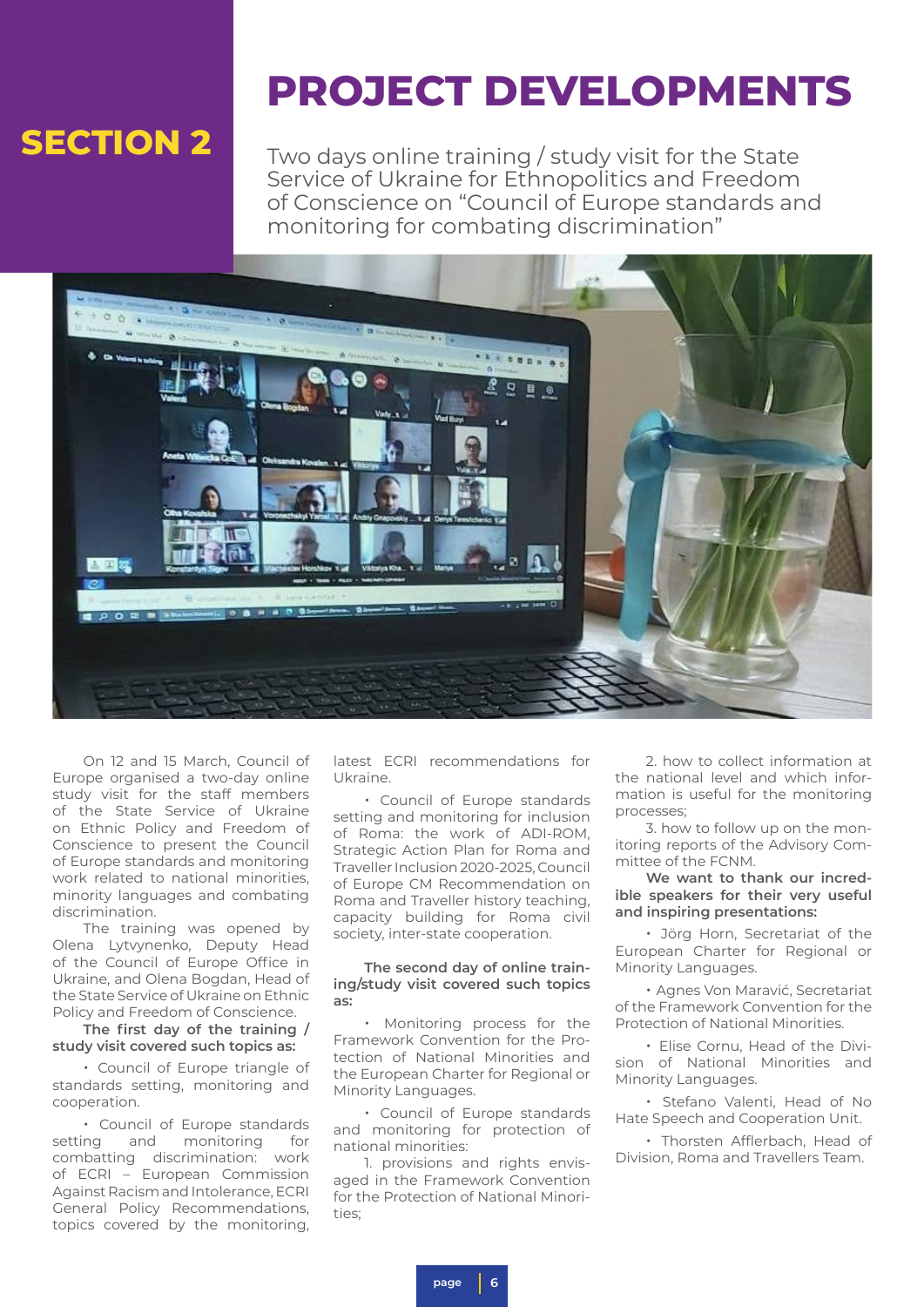## **PROJECT DEVELOPMENTS**

Meeting with the Council of Representatives of Public Associations of Indigenous Peoples, National Minorities of Ukraine at the Ministry of Education and Science



On February 12, 2021, with the assistance of the project "Strengthening the protection of national minorities, including Roma, and minority languages in Ukraine – Phase II", the Council of Representatives of Indigenous Associations of National Minorities of Ukraine under the Ministry of Education and Science had an online meeting with representatives of the Verkhovna Rada on human rights, deoccupation and reintegration of the temporarily occupied territories in Donetsk, Luhansk oblasts and the Autonomous Republic of Crimea, the city of Sevastopol, national minorities and interethnic relations of the Ukr a inian Parliament's Commissioner for Human Rights Office. The meeting was also attended by representatives of the Institute of Pedagogy of the National Academy of Pedagogical Sciences of Ukraine, the Department of Teaching Languages of National Minorities and Foreign Literature.

The main issue for disc u ssion was the realization of t he right for education in the native language, the study of the native language, the study of the state language. lssues of consultation and participation in decision-making of national communities. Issues of legislative regulation and implementation of state policy to ensure the rights of national minorities.

Rep resentatives of the Verkhovna Rada Committee on Human Rights and National Minorities and International Relations informed the participants of the meeting about the Committee's work on the dra ft law " On National Minorities in Ukraine", as well as planned consultations with representatives of national minorities, monitoring visits to various regions of Ukraine.

The participants of the meeting noted that uniting around the issue of ensuring the rights and freedoms of national communities is currently an extremely important and topical issue. The participants of the event offered to expand the range of issues and participants of the meetings for future cooperation.

The Council of Europe project «Strengthening the protection of national minorities, including Roma, and minority languages in Ukraine – Phase II» is being implemented as part of the realization of the Council of Europe Action Plan for Ukraine for 2018-2022. The meeting was facilitated by the project.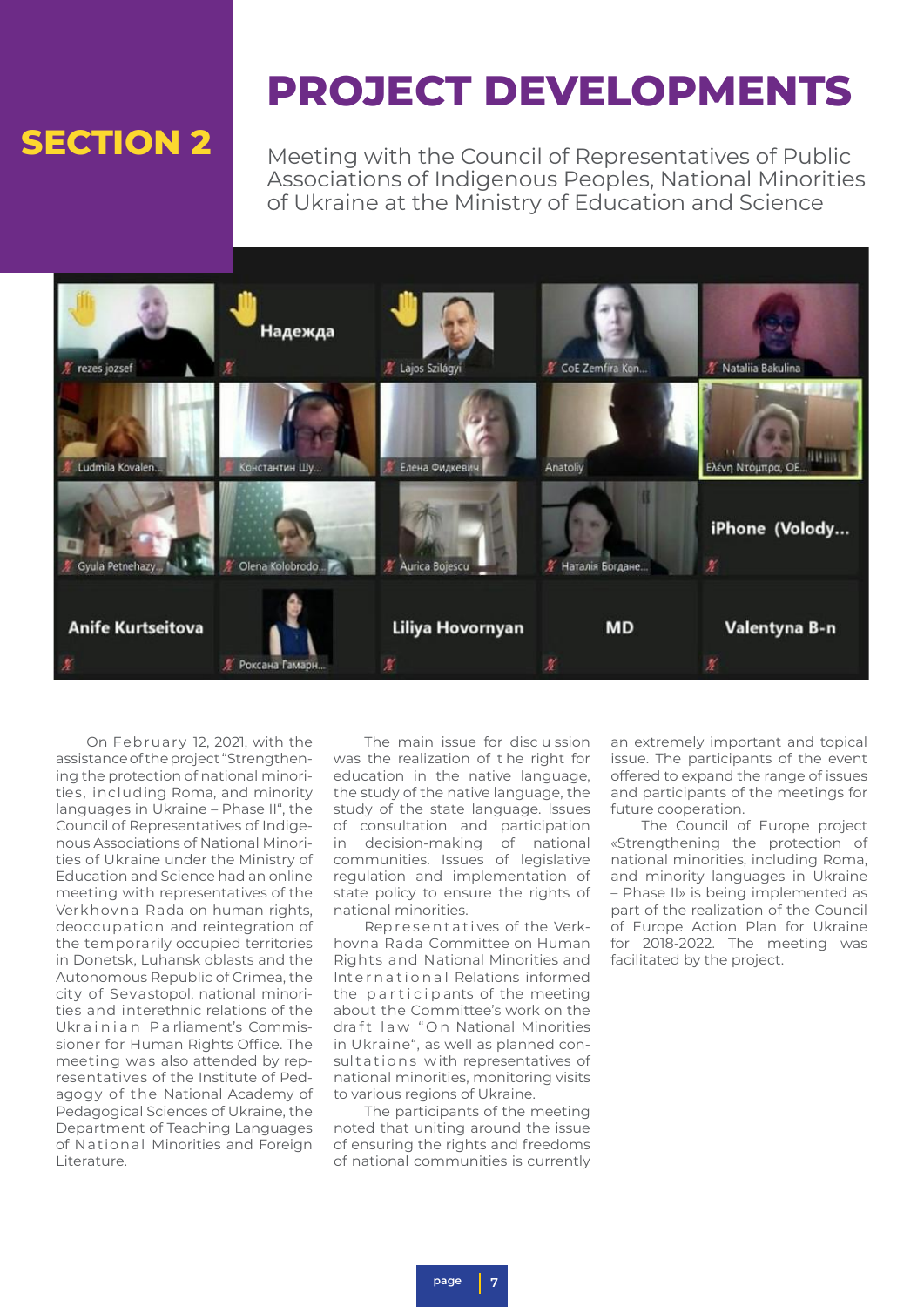## **PROJECT DEVELOPMENTS**

The Parliament Commissioner for Human Rights Lyudmila Denisova presented a special report «The Impact of the COVID-19 Pandemic on the Roma Community in Ukraine»



The online presentation of the special report of the Commissioner for Human Rights of the Parliament of Ukraine, Lyudmila Denisova took place on 23 December 2020 in Kyiv and was supported by the Council of Europe project «Protecting national minorities, including Roma, and minority languages in Ukraine".

Presenting the Special Report «The impact of the COVID-19 pandemic on the Roma community in Ukraine» the Parliament Commissioner for Human Rights, Lyudmila Denisova, first of all stressed that the situation of the Roma community has not improved in seven years.

As a result, the problems faced by the Roma community in the areas of access to information, social, educational, medical services, employment, IDs have become even more acute and relevant and have revealed significant gaps in the government's response to emergencies and support for this category of citizens. And with the spread of coronavirus infection, the problems faced by Roma in all spheres of public life have become

even more acute. Their rights are violated. The special Ombudsman's report was prepared based on the results of 20 monitoring visits to places of compact Roma settlements and local self-government bodies, as well as 286 interviews with representatives of the Roma community.

Parliament members, heads of state authorities, Governer of Odessa Regional State Administration, Deputy Head of Transcarpathia regional state administration, representatives of local authorities, Roma non-governmental organizations and international organizations attended the presentation of the report. The Secretariat of the Commissioner also prepared Methodological recommendations for a monitoring visit to a Roma settlement in the framework of the implementation of the Strategic Directions of the Commissioner of the Parliament of Ukraine for Human Rights.

The conclusions and recommendations presented in the special report of the Ukrainian Parliament's Commissioner for Human

Rights «The Impact of the COVID-19 Pandemic on the Roma Community in Ukraine» should be used as a guide to ensure the rights of Roma in Ukraine.

The Ombudsman suggested intensifying the work on IDs for Roma representatives in order to address the issues raised in the special report. It is important to develop a mechanism for access of members of the Roma national minority to health care services in the absence of identity documents, and to ensure a proper investigation of the hate crimes committed against Roma. Presentation of the report at the link [https://www.youtube.com/channel/](https://www.youtube.com/channel/UC_8pxfp-9VE5tL2Ue-MaeMw) [UC\\_8pxfp-9VE5tL2Ue-MaeMw](https://www.youtube.com/channel/UC_8pxfp-9VE5tL2Ue-MaeMw)

Link to the full version of the report: https://rm.coe.int/specialreport-11-01-2021/1680a13217